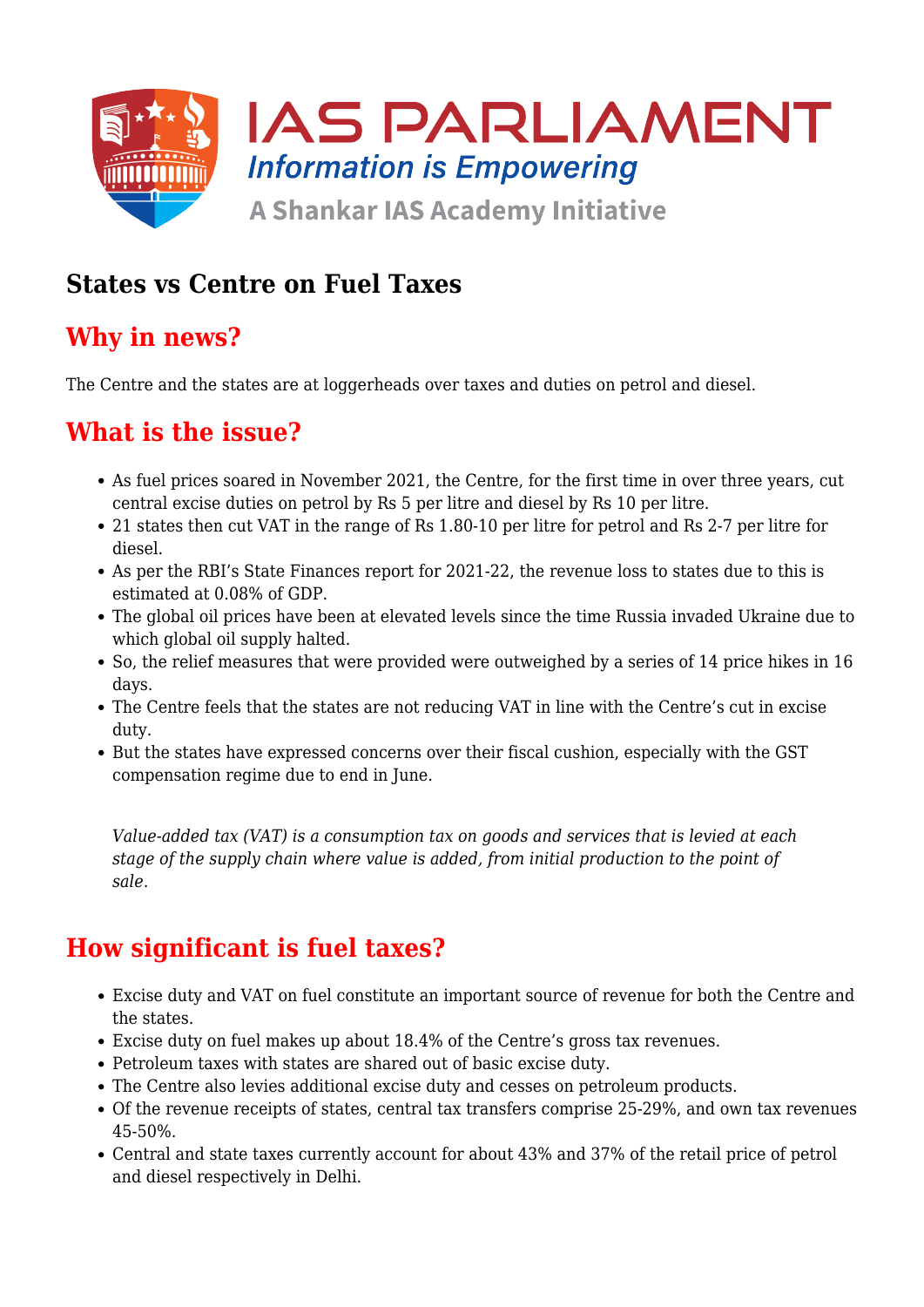

# **How fuel is taxed?**

*The tax on fuel does not fall under the Goods and Services Tax (GST).*

- Taxes on petrol and diesel are split into multiple components at the state and central level.
- States apply an ad valorem VAT or sales tax on the base price, freight charges, excise duty and dealer commission on petrol and diesel.
- While state VAT collections have risen along with higher fuel prices and previous hikes in excise duties, the states' share of excise duties on fuel was reduced in the FY2022 Budget.
- **Changes introduced**
	- The Basic Excise Duty (BED) on petrol and diesel was cut by Rs 1.6 and Rs 3 per litre respectively
	- $\circ$  The special additional excise duty was cut on both by Rs 1 per litre
	- An Agriculture Infrastructure and Development Cess (AIDC) of Rs 2.5 per litre on petrol and Rs 4 on diesel was introduced